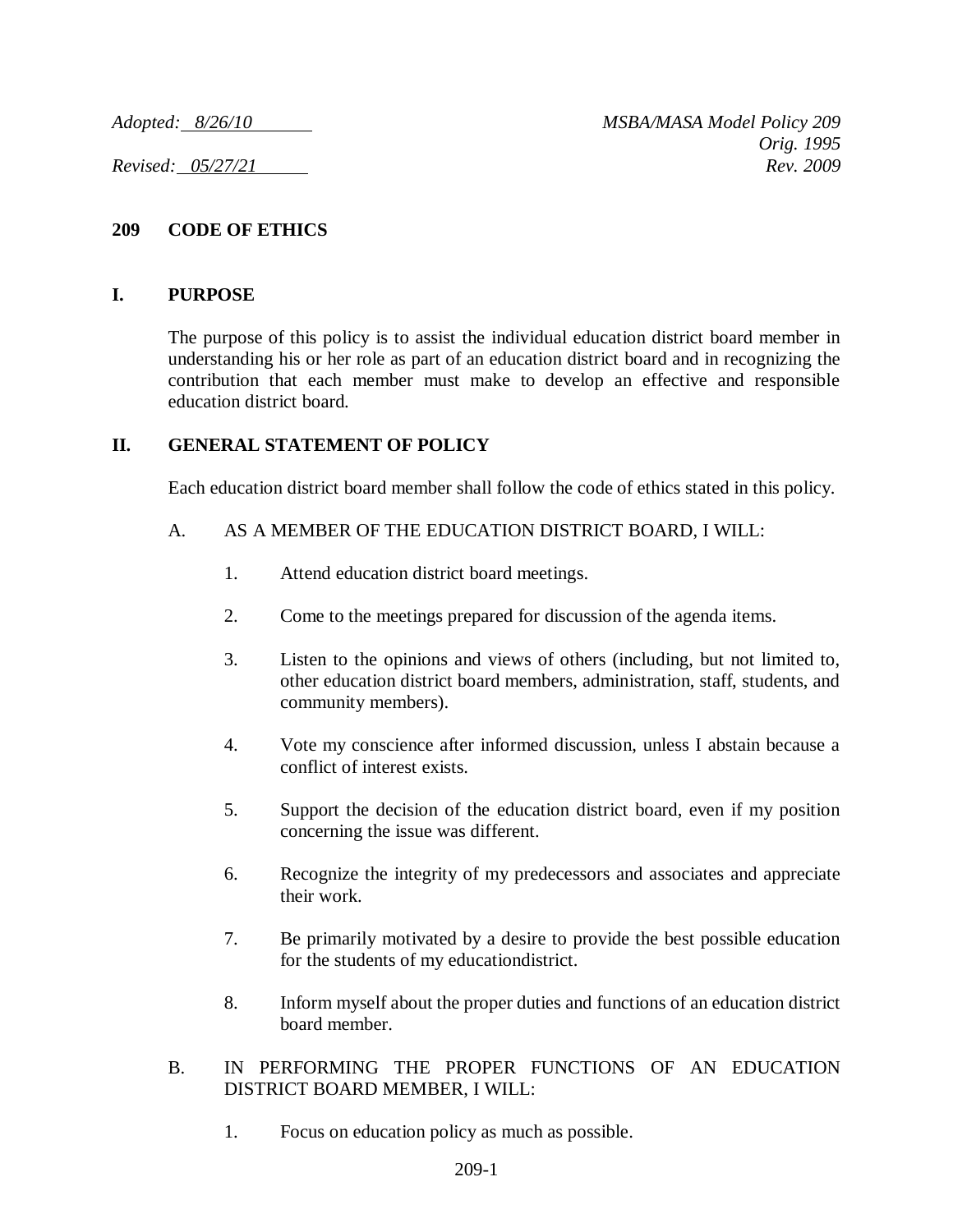- 2. Remember my responsibility is to set policy not to implement policy.
- 3. Consider myself a trustee of public education and do my best to protect, conserve, and advance its progress.
- 4. Recognize that my responsibility, exercised through the actions of the education district board as a whole, is to see that the education district programs are properly run – not to run them myself.
- 5. Work through the executive director not over or around the executive director.
- 6. Delegate the implementation of education district board decisions to the executive director.
- C. TO MAINTAIN RELATIONS WITH OTHER MEMBERS OF THE EDUCATION DISTRICT BOARD, I WILL:
	- 1. Respect the rights of others to have and express opinions.
	- 2. Recognize that authority rests with the education district board in legal session – not with the individual members of the education district board except as authorized by law.
	- 3. Make no disparaging remarks, in or out of education district board meetings, about other members of the education district board or their opinions.
	- 4. Keep an open mind about how I will vote on any proposition until the board has met and fully discussed the issue.
	- 5. Make decisions by voting in education district board meetings after all sides of debatable questions have been presented.
	- 6. Insist that committees be appointed to serve only in an advisory capacity to the education district board.

# D. IN MEETING MY RESPONSIBILITIES TO MY COMMUNITY, I WILL:

- 1. Attempt to appraise and plan for both the present and future educational needs of the educationdistrict and community.
- 2. Attempt to obtain adequate financial support for the education district district's programs.
- 3. Insist that business transactions of the educationdistrict be ethical and open.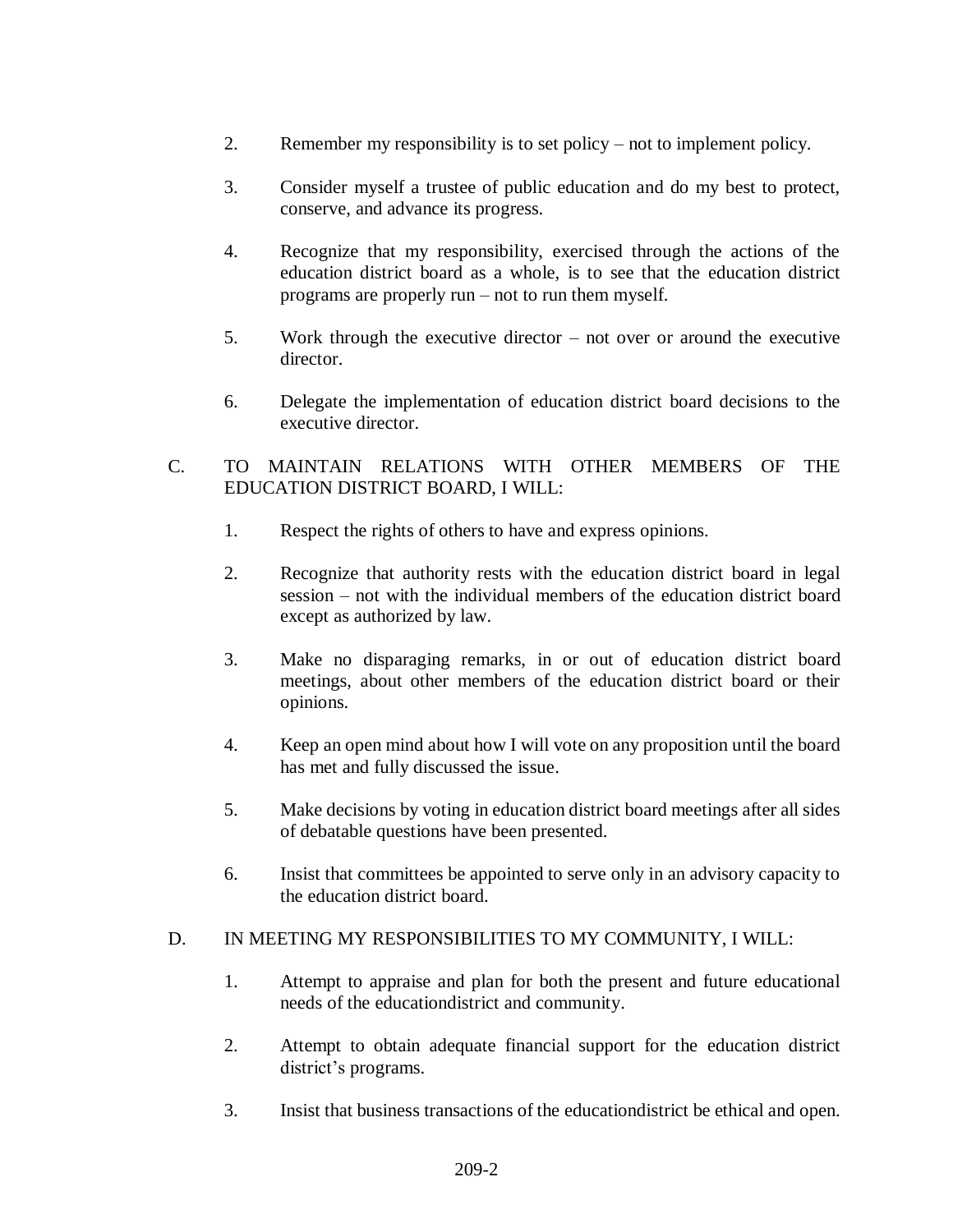- 4. Strive to uphold my responsibilities and accountability to the taxpayers in my educationdistrict.
- E. IN WORKING WITH THE EXECUTIVE DIRECTOR OF EDUCATION DISTRICTS AND STAFF, I WILL:
	- 1. Hold the executive director responsible for the administration of the educationdistrict.
	- 2. Give the executive director authority commensurate with his or her responsibilities.
	- 3. Assure that the educationdistrict will be administered by the best professional personnel available.
	- 4. Consider the recommendation of the executive director in hiring all employees.
	- 5. Participate in education district board action after considering the recommendation of the executive director and only after the executive director has furnished adequate information supporting the recommendation.
	- 6. Insist the executive director keep the education district board adequately informed at all times.
	- 7. Offer the executive director counsel and advice.
	- 8. Recognize the status of the executive director as the chief executive officer and a non-voting, ex officio member of the education district board.
	- 9. Refer all complaints to the proper administrative officer or insist that they be presented in writing to the whole education district board for proper referral according to the chain of command.
	- 10. Present any personal criticisms of employees to the executive director.
	- 11. Provide support for the executive director and employees of the education district so they may perform their proper functions on a professional level.

# F. IN FULFILLING MY LEGAL OBLIGATIONS AS AN EDUCATION DISTRICT BOARD MEMBER, I WILL:

- 1. Comply with all federal, state, and local laws relating to my work as a education district board member.
- 2. Comply with all educationdistrict policies as adopted by the education district board.